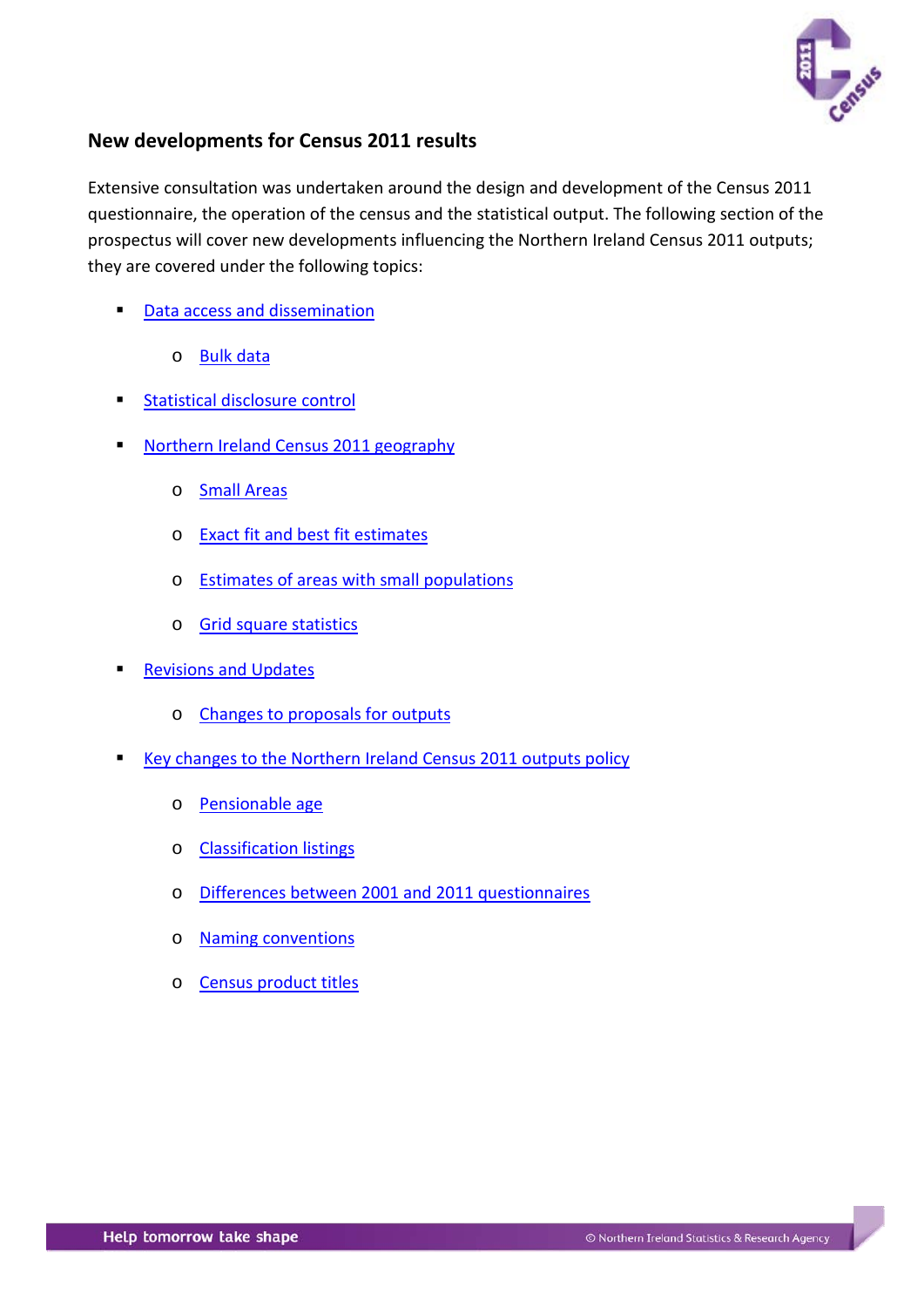

### **Wider choice, greater detail**

As a result, the census product base has been widened, providing better access to census data, meeting the needs of more users and exploring census data more effectively, while following open data principles and the Code of Practice for Official Statistics.

Advances in statistical disclosure control methodology mean that the census tables will be additive and consistent down to the lowest geographies, a big improvement on 2001.

### **New products**

A number of new outputs for Census 2011 have been designed. Some are for new questions, such as main language, passports held and national identity; others reflect user-identified gaps in 2001 products. For more information about the questionnaire, download [final questionnaire content for](http://www.nisra.gov.uk/census/2011/background/questionnaires.html)  [Northern Ireland.](http://www.nisra.gov.uk/census/2011/background/questionnaires.html)

New statistical products have been developed, representing international innovation and enhancing NISRA's reputation, as well as providing value for money and more effective use of census data. These include products for small population groups, as well as more accessible microdata products, including public use samples of anonymised records.

### **The importance of comparability**

The Census 2011 outputs will reflect a decade of societal change. Comparability has been retained with 2001 statistics where possible, as this was a key design principle in the development of the questionnaire and the processing of the statistics. It was also a strong message from users gathered during the output consultation. Find out more about how the [consultation process](http://www.nisra.gov.uk/census/2011/background/events.html) helped NISRA to define the statistical output from the census.

#### **Enhanced data access**

NISRA is developing the NINIS website (Northern Ireland Neighbourhood Information Service) to accommodate users' needs for accessible, online statistics for use and exploration.

#### **Harmonisation**

An increased volume of UK harmonised tables will be made available for Census 2011 outputs. The UK statistical agencies (NISRA, ONS and NRS) have an agreed aim of providing a single point of access for UK harmonised outputs. Further information on this will be provided when available.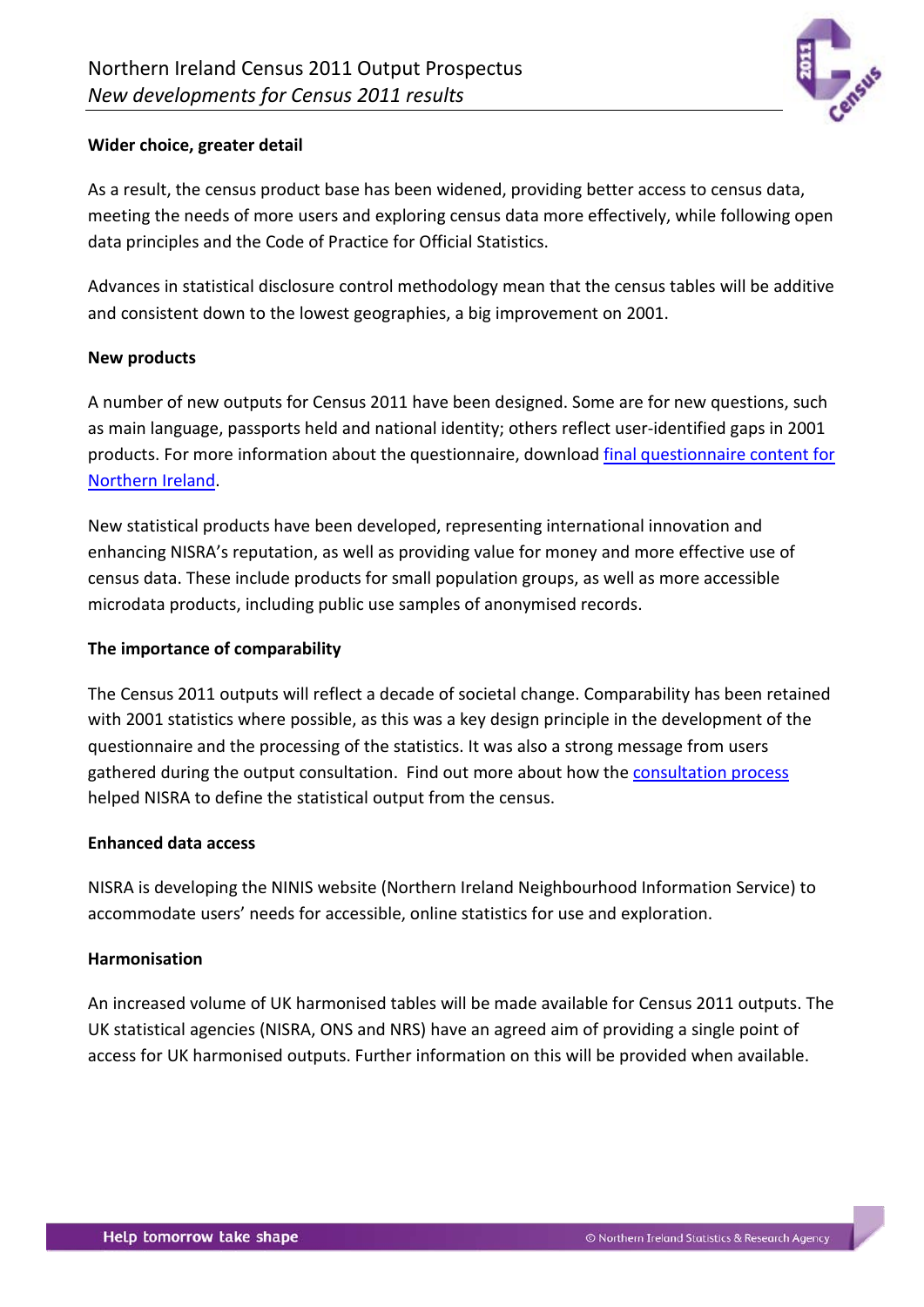

## **Pre-tabular statistical disclosure control**

The methodology for protecting individuals and their attributes in the statistics (statistical disclosure control) is a pre-tabular method, that is, it will be applied before tables are created. This means that ones and twos will be visible in the outputs, and results will be additive within tables and consistent across tables. More detail can be found [here.](http://www.ons.gov.uk/ons/guide-method/census/2011/census-data/2011-census-prospectus/new-developments-for-2011-census-results/statistical-disclosure-control/index.html)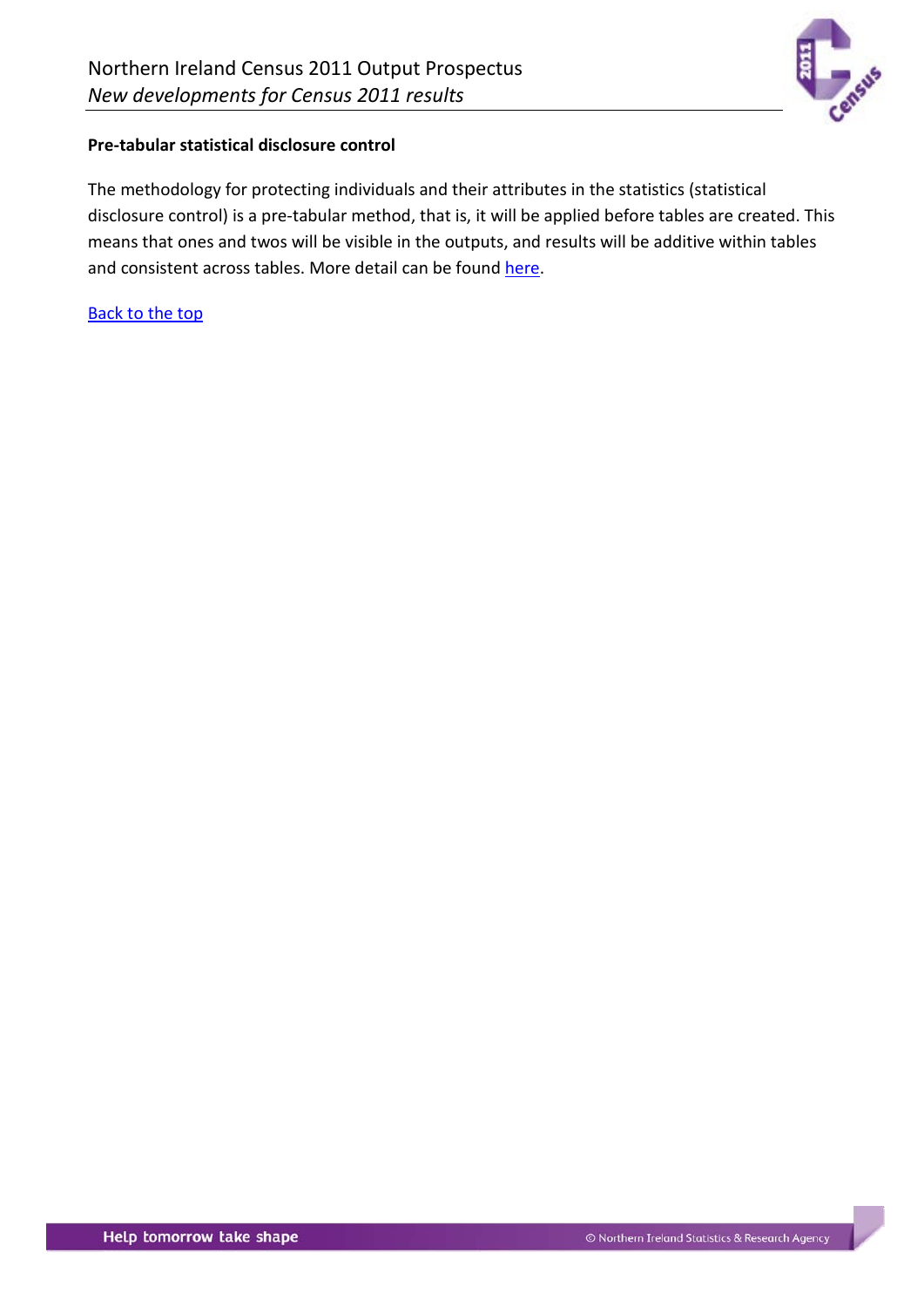

### <span id="page-3-0"></span>**Data Access and dissemination**

The Northern Ireland Census 2011 statistics will be released via the Northern Ireland Neighbourhood Information Service (NINIS) which has recently been redeveloped to provide access to high volumes of large datasets. Users will be able to find and select Census 2011 outputs, and choose to download or view the statistics online. Supporting reference materials will accompany the statistics. The website will feature all statistics and tables, commissioned tables, metadata, look-up files, a definitions glossary, commentary, data visualisations, maps and charts and geography products.

The new NINIS website will go live before the end of May 2012 and available on it will be all the key statistics tables and a sample of 3 standard tables from the 2001 Census. This will allow the users of census statistics to get a feel for how the Northern Ireland Census 2011 statistics will look. Over the coming months all the 2001 Northern Ireland Census output products will be made available on NINIS.

Bulk data can be requested fro[m Census Customer Services.](http://www.nisra.gov.uk/census/contact-us.html)

### **Virtual Microdata Laboratory**

ONS hosts a Virtual Microdata Laboratory (VML) through which researchers and other parties can access census microdata files. These are samples of anonymised but detailed data from the census, which researchers can use to perform statistical analyses.

Access to microdata files for Northern Ireland can be provided through NISRA. Contact NISRA for further details.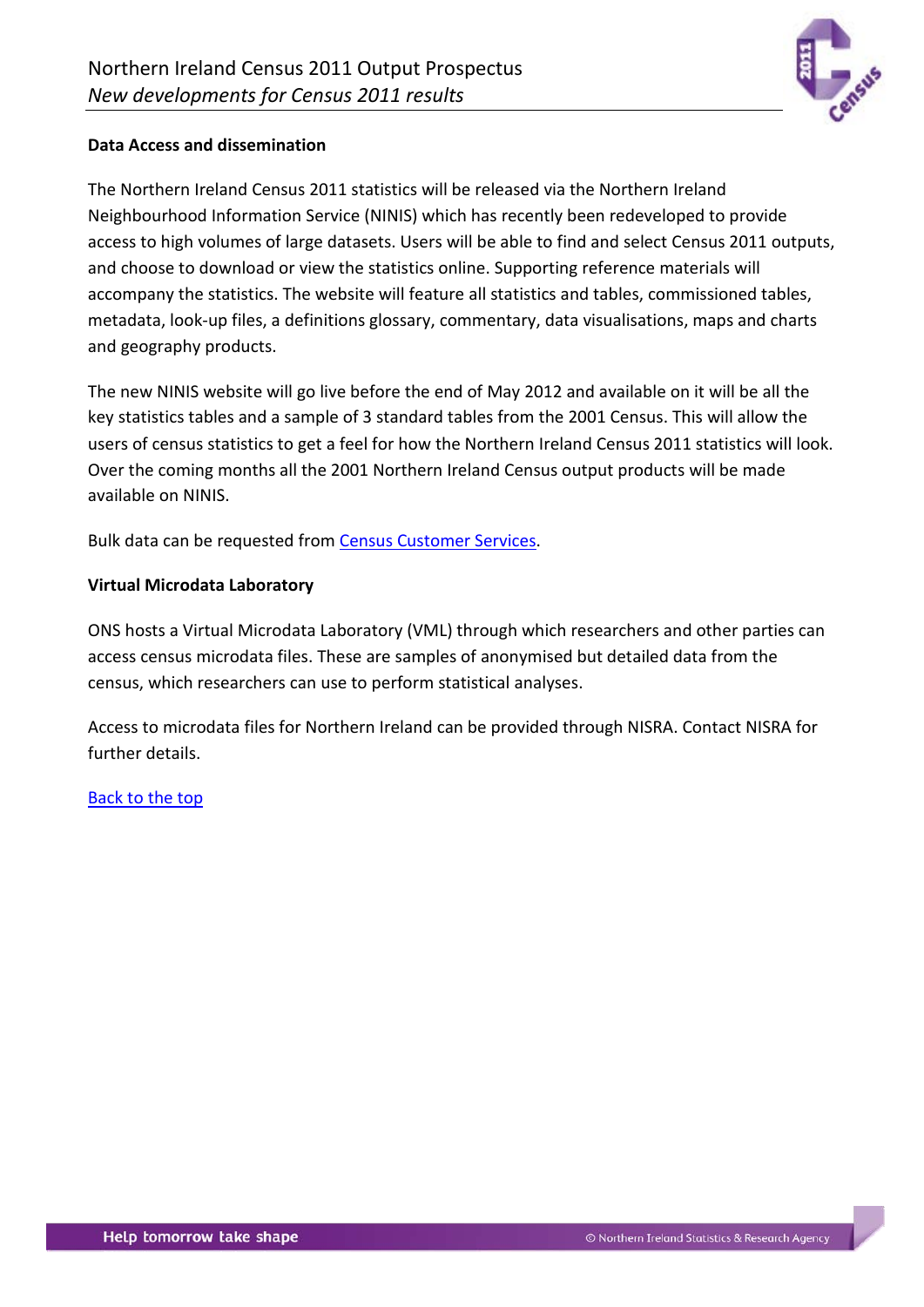

### <span id="page-4-0"></span>**Bulk Data**

The main statistics from the Census 2011 will be published in sets of tables. Users that require all the tables in a given set will be able to request these from [Census Customer Services.](http://www.nisra.gov.uk/census/contact-us.html) Sets will be supplied from the time of each release in an electronic media such as a portable hard drive or DVD. Bulk data can be pre-ordered from Census Customer Services.

NISRA will aim to provide the Bulk data in a standard format that meets users' requirements.

Consequently, datasets available in bulk format will generally contain data only for output areas, super output areas, wards, local government districts and Northern Ireland. Bulk data for other geographies can be commissioned from Census Customer Services.

<span id="page-4-1"></span>To learn more about Commissioned tables visit the "Release plans for Census 2011 Statistics" section of this prospectus.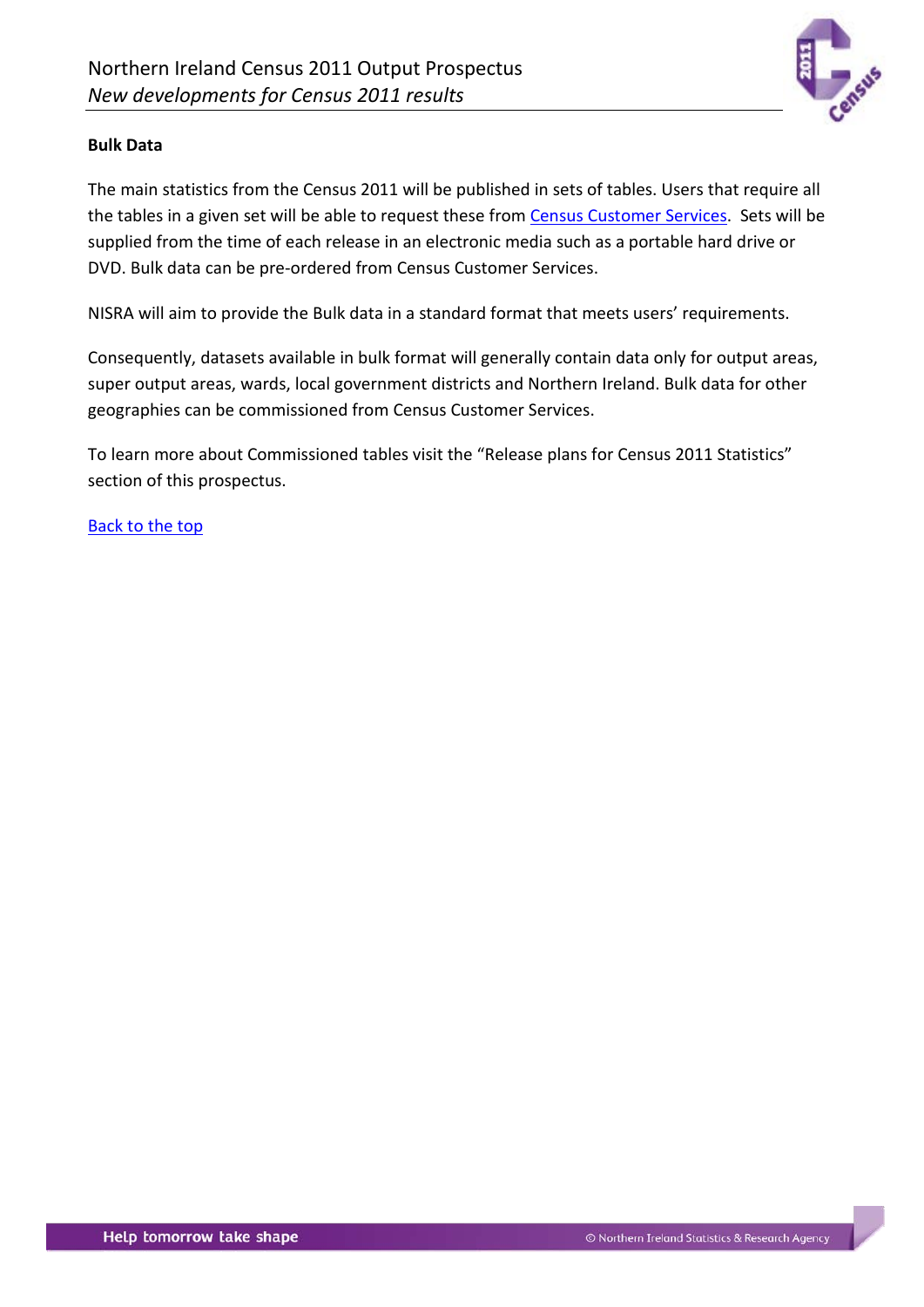

## **Statistical disclosure control**

A great strength of census data is the level of detail that they allow, while protecting the confidentiality of the individual, which has always been paramount. In order to ensure confidentiality for 2011, statistical disclosure control (protecting the attributes of an individual) will be applied.

NISRA, like colleagues in ONS and NRS, plans to use two complementary strategies for protecting individuals while minimising damage to the results:

- targeted record swapping, and
- restriction of detail particularly at low level geographies.

Currently it is expected that the population and household thresholds for output areas will remain the same as 2001.

### **Developments in statistical disclosure control since 2001**

The methods for statistical disclosure control in 2011 have changed significantly from the methods used in 2001. NISRA plans to undertake all elements of statistical disclosure control prior to the preparation of the Census 2011 statistics tables. Since record swapping takes place early on in the data compilation process, all data in output tables will be consistent.

Unlike 2001, NISRA plans to make no small cell adjustment in 2011.

This [link](http://www.ons.gov.uk/ons/guide-method/census/2011/census-data/2011-census-prospectus/new-developments-for-2011-census-results/statistical-disclosure-control/index.html) describes the principles being applied throughout the UK. The application in Northern Ireland will be similar, except that Local Government Districts (LGDs) will take the place of middle layer SOAs in England and Wales. Similar targeting variables are being used across the UK except, in Northern Ireland; religion is used in place of ethnicity which is used in the rest of Great Britain.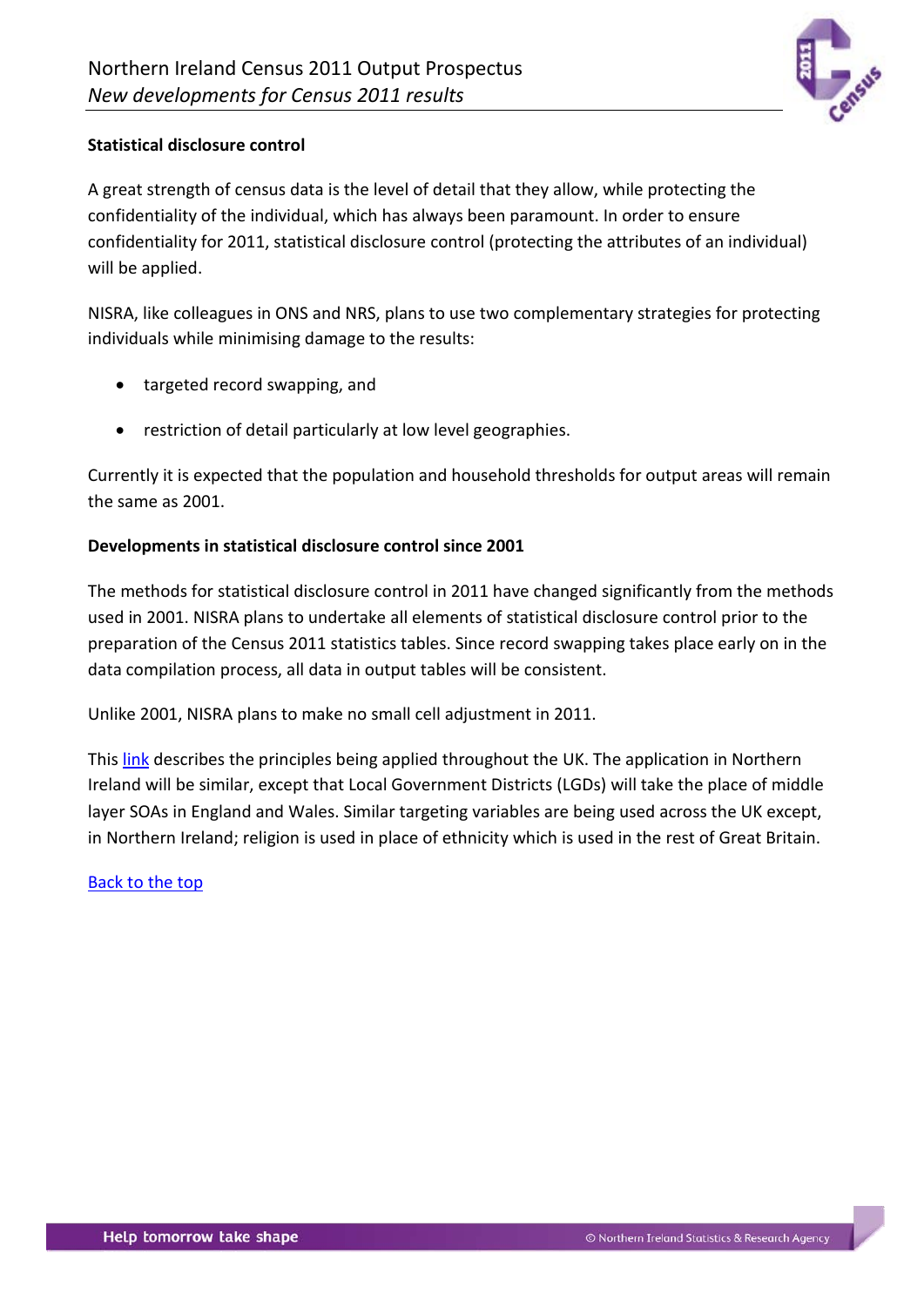

## <span id="page-6-0"></span>**Census 2011 Geography**

NISRA has kept the Census 2011 output geography as stable as possible.

An information paper has been published discussing the geographical basis on which the statistical outputs are based. This is available at:

<http://www.nisra.gov.uk/archive/census/2011/methodology/geographic-outputs.pdf>

The geography policy for the Census 2011 is in line with NISRA'S current geography policy. For full details on NISRA Geography products and support material visit the Geography pages of the NISRA website:<http://www.nisra.gov.uk/geography/default.asp.htm>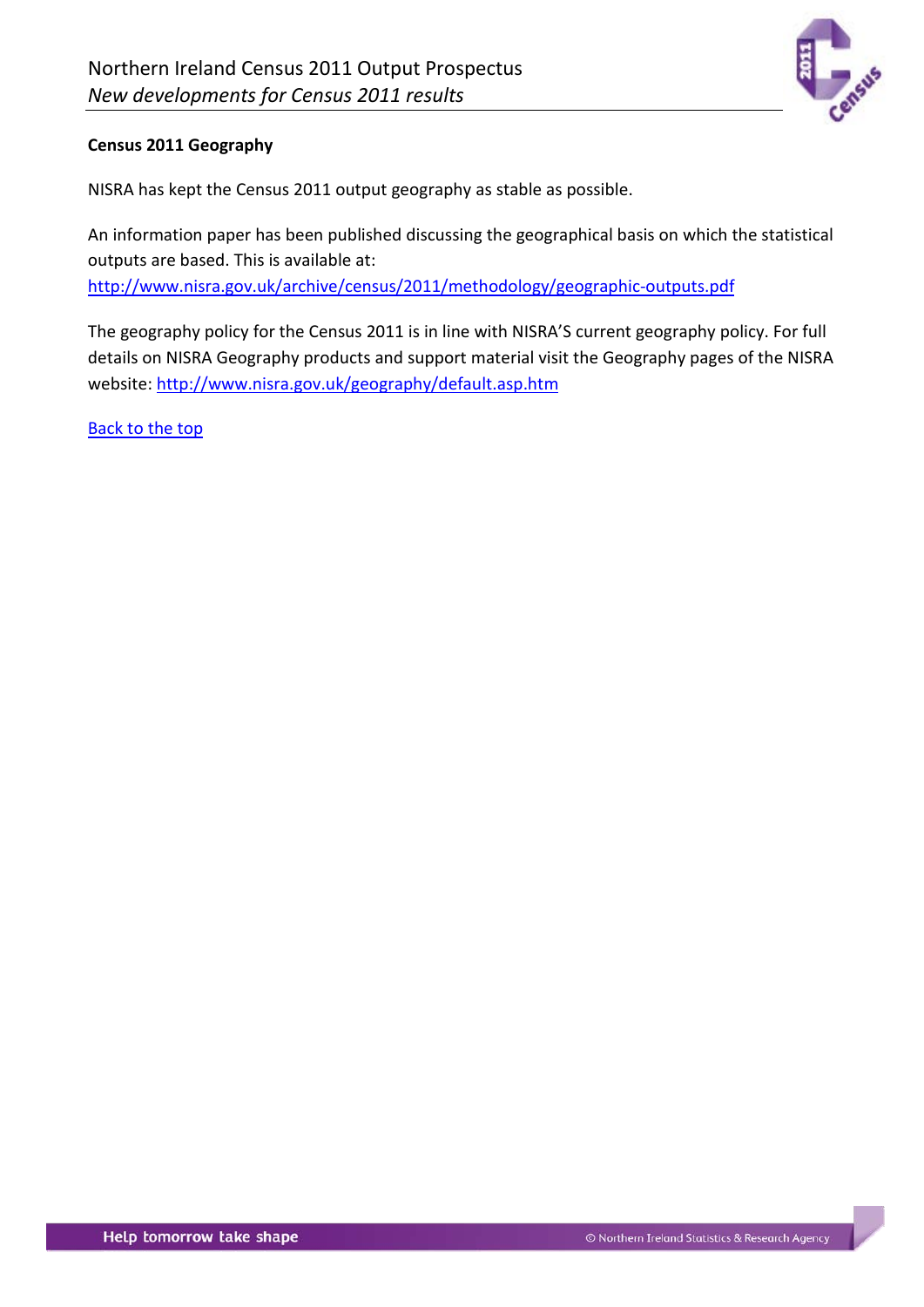

## <span id="page-7-0"></span>**Small Areas**

New small areas have been created for the 2011 Census outputs. Maintaining stability as far as possible is key for the Census 2011. Therefore the 2011 small areas are equivalent to the 2001 output areas – but some merging of the previous 2001 output areas has taken place where significant population size changes have occurred since 2001. An [information](http://www.nisra.gov.uk/geography/SmallAreas.htm) paper outlining these modifications was published on 10 January 2013.

The main point of interest for the Census 2011 is that small areas and super output areas will align to the current Local Government District boundaries.

All small areas will have new nine character codes assigned in line with the Office for National Statistics geography coding system. A Look-up table will be developed describing the 2001 – 2011 output area relationship.

Small Area (SA) boundaries will remain freely available, subject to their approval as Open Data.

The [SA boundary files](http://www.nisra.gov.uk/geography/SmallAreas.htm) were released on 10 January 2013.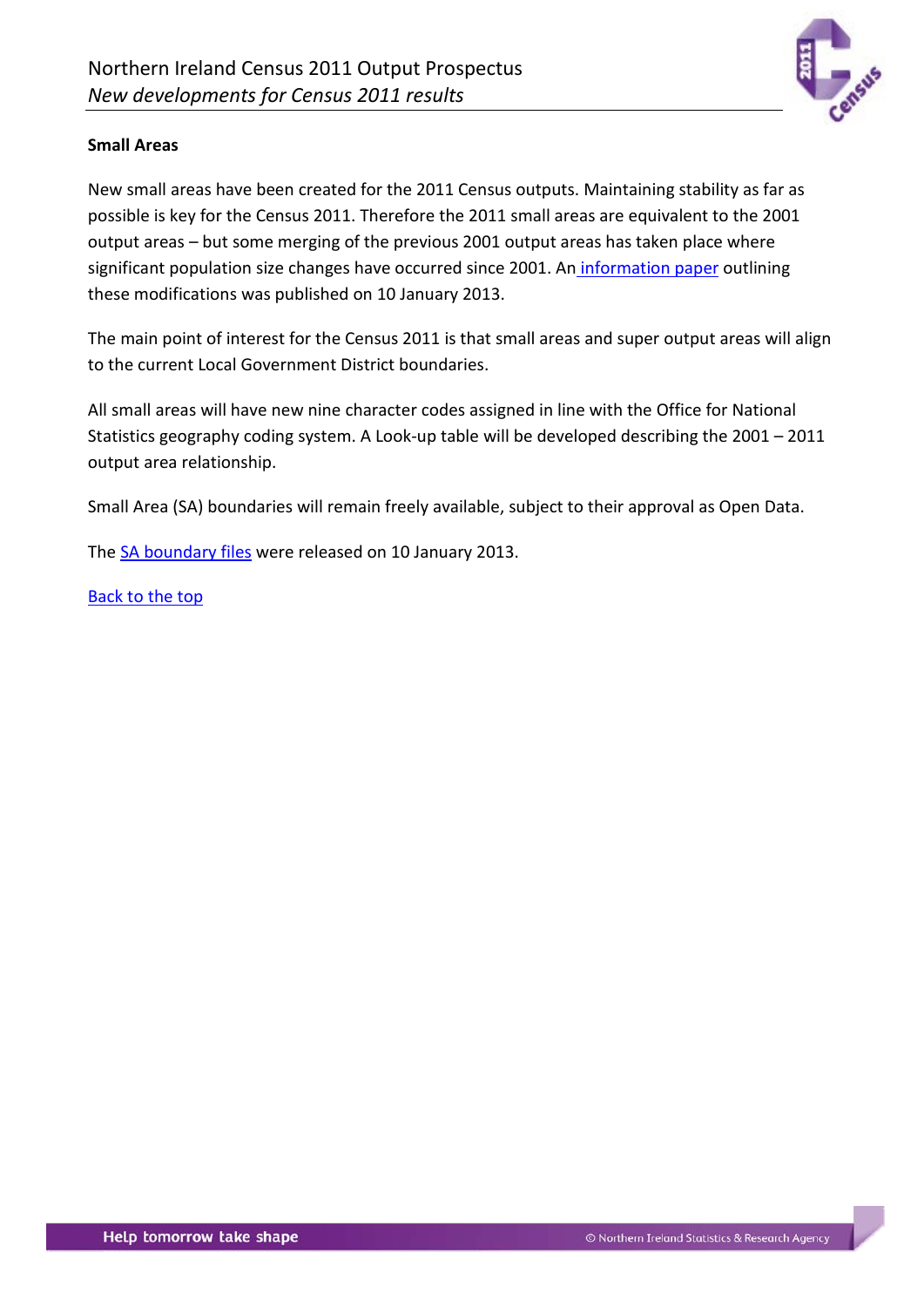

## <span id="page-8-0"></span>**Exact fit and best fit data**

Statistical tables and outputs from the Census 2011 will be exact-fit data for the following geographies:

- Small areas, 2011
- super output areas, 2001 (slightly modified in 2011)
- electoral wards
- local government districts
- NI assembly areas and UK parliamentary constituencies
- NUTS level 3 areas
- Grid squares

Data for all certain other geographies above output area e.g. settlements will be best-fitted from geographies listed above.

Best-fitting helps ensure that census statistics are non-disclosive.

### <span id="page-8-1"></span>**Data for areas with small populations**

The best-fitting policy ensures that an area with a very small population of under 100 persons or 40 households will be allocated to the output area it falls in, and outputs will therefore always have a population at or above the minimum threshold required. This means that the data for some areas e.g. villages, hamlets which fall under this minimum threshold will be the same as the output area in which they fall.

The more detailed census tables (Detailed Characteristics and Detailed Themes) have a higher minimum population threshold (equivalent to Standard Tables (ST) in 2001). Areas that fall below this higher minimum population threshold will be merged with a neighbouring area, so that estimates can be released for the merged area, best-fitted from small area.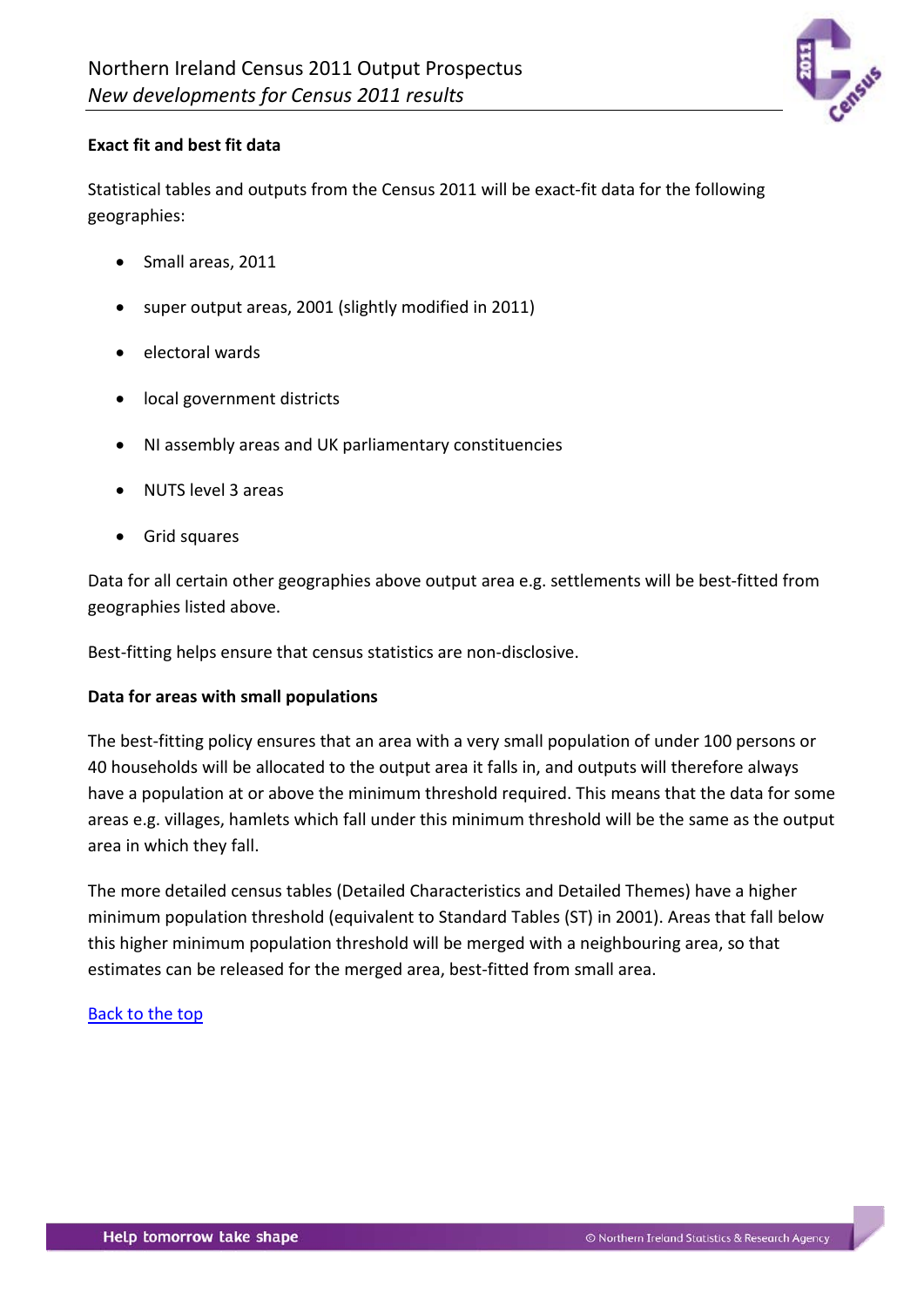

## <span id="page-9-0"></span>**Grid Square Statistics**

In keeping with Northern Ireland Censuses since 1971 NISRA will produce the traditional Grid Square product.

The Grid Square product for 2011 provides basic 2011 Census statistics for 1 kilometre and 100 metre grid squares in Northern Ireland based on grid references.

Further information on the Grid Square product is available here: <http://www.nisra.gov.uk/census/2011/results/grid-square.html>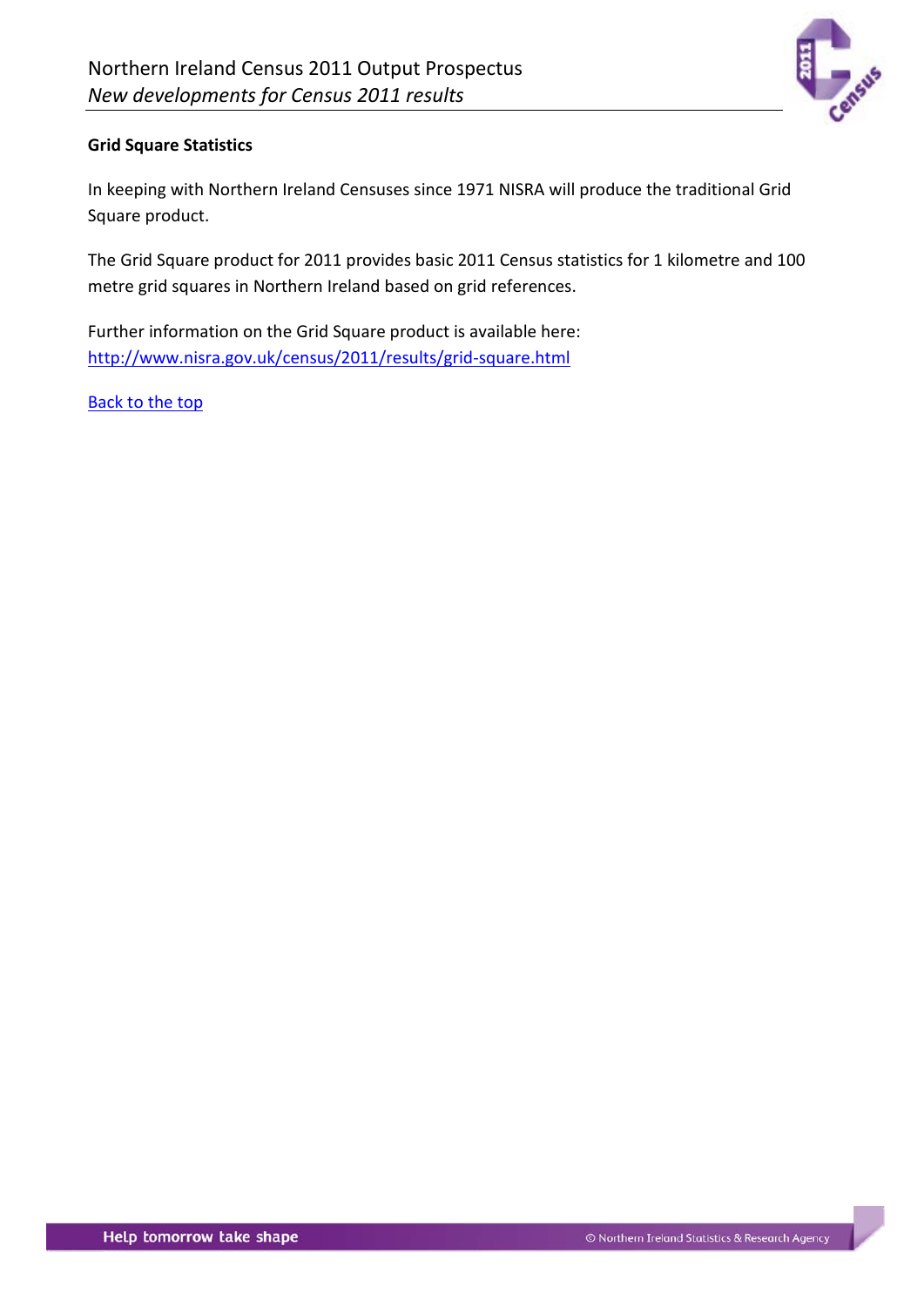

### <span id="page-10-0"></span>**Revisions and Updates**

Rigorous quality checks will take place of all census statistics which are released. NISRA may occasionally need to revise statistics and update information.

In this event, users will be informed via the NISRA website: <http://www.nisra.gov.uk/archive/census/2011/results/revisions-and-issues-log.pdf>

Updates to data will be provided to the NINIS website team.

An updates register will record any revisions to this prospectus: [http://www.nisra.gov.uk/archive/Census/2011/Outputs/prospectus\\_update\\_register.pdf](http://www.nisra.gov.uk/archive/Census/2011/Outputs/prospectus_update_register.pdf)

#### **Additional information**

Comments or queries about the data should be sent to [Census Customer Services.](http://www.nisra.gov.uk/census/contact-us.html)

### **Prospectus Updates**

This prospectus is part of the process of developing and releasing the Census 2011 statistics. Amendments to the prospectus will be published as and when changes are made. However, downloading the prospectus update register will allow users to keep track of developments.

#### <span id="page-10-1"></span>**Changes to Proposals for Outputs**

### **Changes since consultation in January / February 2012**

Two key amendments have been made to protect the confidentiality of individuals:

- '75 and over' age band removed: The age band '75 and over' has been removed from all 2011 Census labour market tables. The age band is being removed (not the data). These outputs will be produced for all people 16+; however, there will not be direct comparability with 2001 as 75+ will not be a distinct age band.
- No theme tables for small areas: There will be no theme tables available for small areas in 2011. Instead, equivalent theme tables will be produced at electoral ward level, or the information will be added into existing theme tables.

During consultation users were informed that outputs previously known as univariate statistics would be renamed as Basic statistics. This has now been changed and they will be known as Quick Statistics.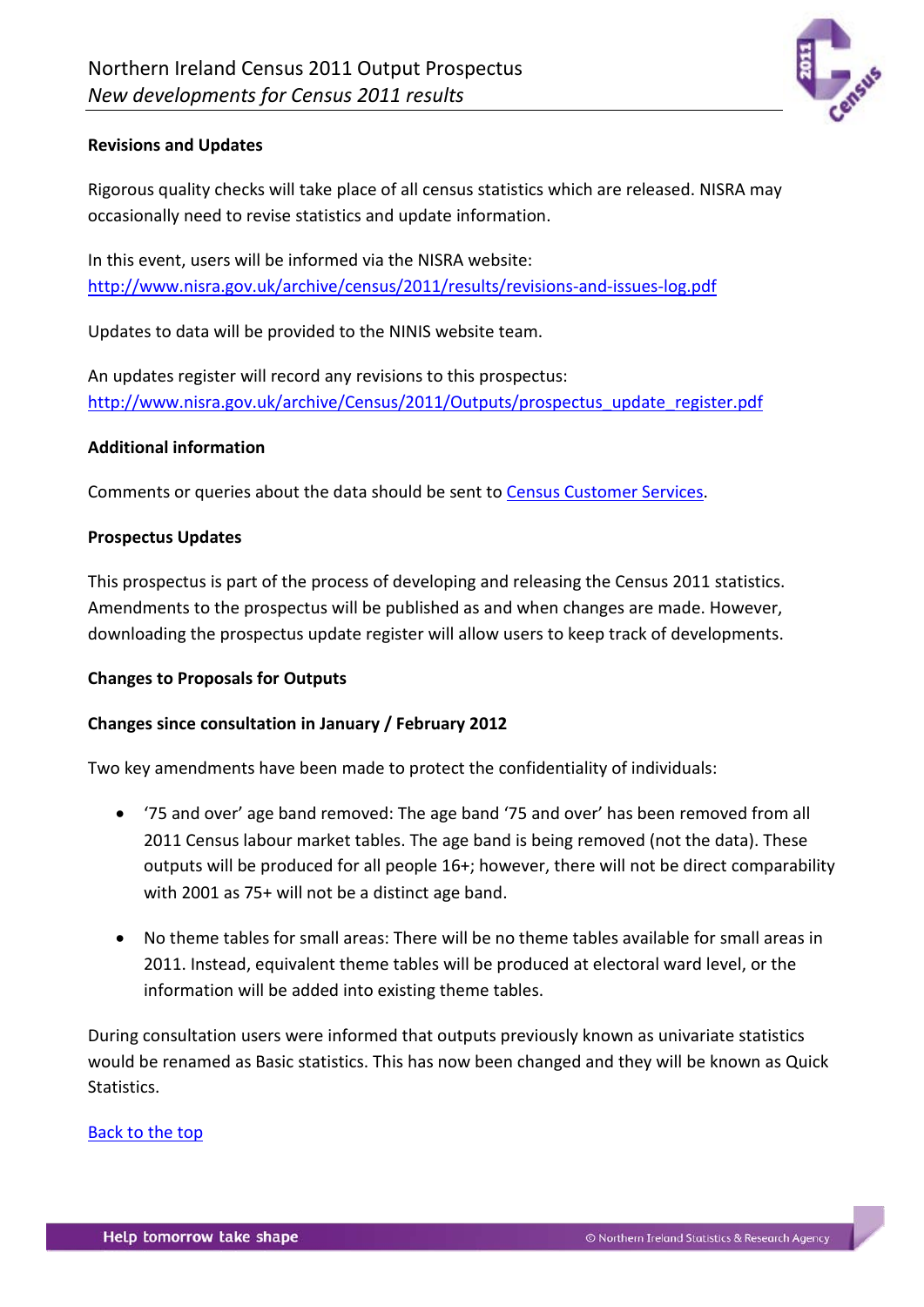

### **Changes since first publication of outputs prospectus**

Changes to the prospectus will be published as and when they are made. However, downloading the prospectus update register will allow users to keep track of developments.

### <span id="page-11-0"></span>**Key changes to the Census 2011 outputs policy**

There are some key changes to census outputs between 2011 and 2001:

- The Census 2011 defines working age as between 16 to 64 for both men and women. The definition of pensionable age now refers to men and women aged 65 and over.
- Aside from the standard classifications, other classifications are developed or updated for use in a census. The 2011 Census-specific classification listings will be published in November 2012.
- A comparability paper between the 2011 and 2001 censuses will be published in the summer of 2012. In the meantime, you can read about the differences between the questionnaires.
- A new naming convention has been applied for the Census 2011 statistics.

Census 2011 product titles have been updated

#### <span id="page-11-1"></span>**Pensionable Age**

The Census 2011 defines working age as between 16 to 64 for both men and women. The definition of pensionable age now refers to men and women aged 65 and over. Alternate measures of pensionable age will not be provided in the first four main stages of releasing Census 2011 statistics.

Some of the Census 2011 tables – based on those from 2001 – have been redesigned as a result of changes to pensionable age. Information will be provided in the metadata.

Users who require alternative definitions of pensionable age can request these through the commissioned table service. Requests for commissioned tables from the Census 2011 will be constrained by the statistics already released, the similarity to the statistics planned, the availability of the data, statistical disclosure control and resource availability. Commissioned tables can be pre-ordered from Census Customer Services.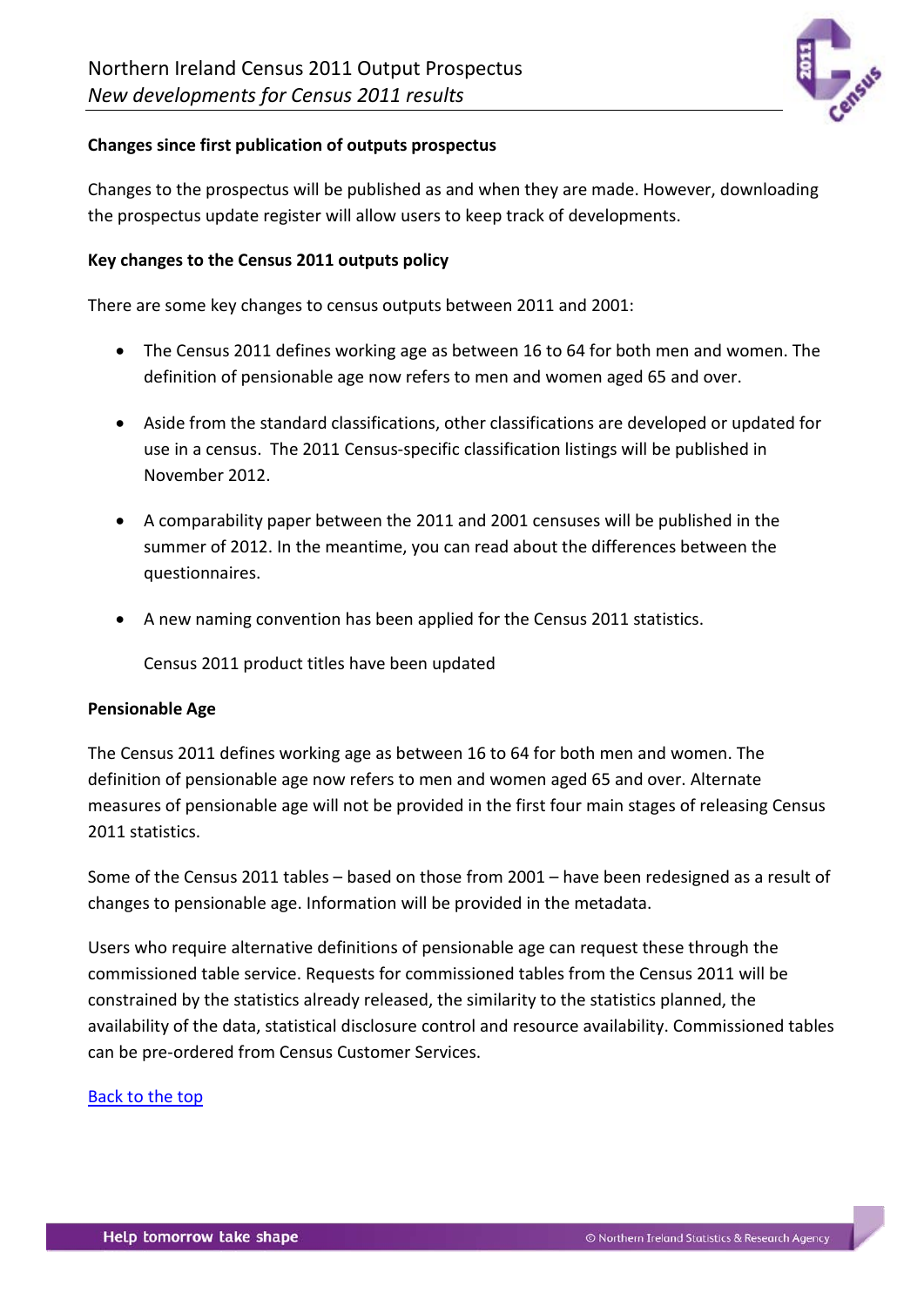

## <span id="page-12-0"></span>**Classification listings**

The census uses a range of standard and other classifications to code response data. These classifications are used to assign numerical codes to each response given, whether a tick box or a written answer, to facilitate data analysis and output production.

The Standard Classifications are those that colleagues in ONS develop and maintain for use in the census, social surveys and across Government. These include the Standard Occupation Classification (current version is SOC2010) and the Standard Industry Classification (current version is SIC2009). [Standard classifications](http://www.ons.gov.uk/ons/guide-method/classifications/current-standard-classifications/index.html) are currently available online, including SIC2007 and SOC 2010.

In addition to this, other classifications are developed or updated for use in a census, and then subsequently adopted for use in other surveys and elsewhere. The census specific classification listings will be published on the NISRA website alongside the second release of Census 2011 statistics.

The classification listings will cover ethnic group, religion, main language, country (used for country of birth and address variables), national identity, (passport held), language, occupation and industry.

### <span id="page-12-1"></span>**Differences between 2001 and 2011 questionnaires**

Census questionnaires evolve over time to reflect a changing society. The Census 2011 had 58 questions: 14 about the household and its accommodation, and 44 for each member of the household.

New questions were researched and developed in consultation with users and the statistical agencies in England, Wales and Scotland and with organisations that use census statistics.

New questions in the Census 2011 were based on:

- Adapted Accommodation
- **Migration**
- Citizenship
- National Identity
- Main Language
- Nature of Disability
- Voluntary work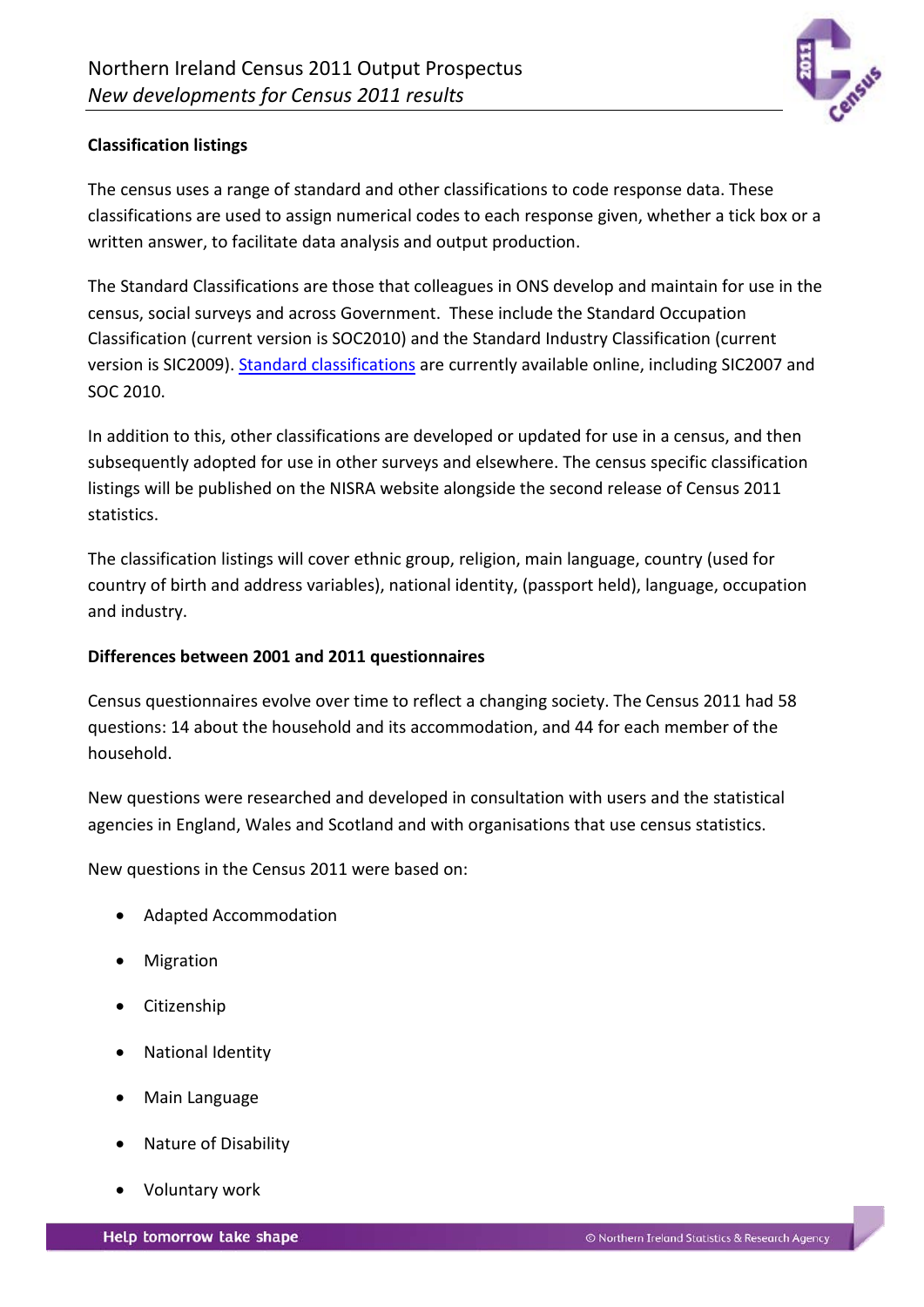

The questions which were removed in the Census 2011 included:

- Amenities
- Lowest Floor Level
- More than one Floor
- Number of employees at place of work

Questions were included after passing stringent selection criteria. To see the recommended questionnaire content, download the Questionnaires: <http://www.nisra.gov.uk/census/2011/background/questionnaires.html>

Some changes were made in the response categories including marital status (which now includes civil partnerships), general health, qualifications, ethnic group and hours worked. These will be described in a paper detailing the comparability between the 2001 and 2011 Censuses that will be published at the end of September 2012:

[http://www.nisra.gov.uk/archive/census/2011/comparability-questionnaires-between-2001-and-](http://www.nisra.gov.uk/archive/census/2011/comparability-questionnaires-between-2001-and-2011.pdf)[2011.pdf](http://www.nisra.gov.uk/archive/census/2011/comparability-questionnaires-between-2001-and-2011.pdf)

## <span id="page-13-0"></span>**Naming Conventions**

As part of the main consultation on statistical outputs, users expressed support for a revised naming convention. A more user-friendly and accessible naming scheme is also in line with United Kingdom Statistical Authority requirements.

Having considered the naming conventions applied by international statistical offices including New Zealand, Canada, Australia and the Netherlands, as well as carrying out extensive discussion within NISRA, and across England, Wales, Scotland and Northern Ireland, the convention below is recommended for the Census 2011:

Key Statistics KS (as before)

Quick Statistics QS (formerly univariate UV)

Local Characteristics LC (formerly census area statistics CAS)

Detailed Characteristics DC (formerly standard tables S)

<span id="page-13-1"></span>Under current plans, Migration tables and the Postcode table will keep their current names. Workplace tables may see a name change depending on whether Workday tables will also be produced, as it will be important to distinguish the two population bases.